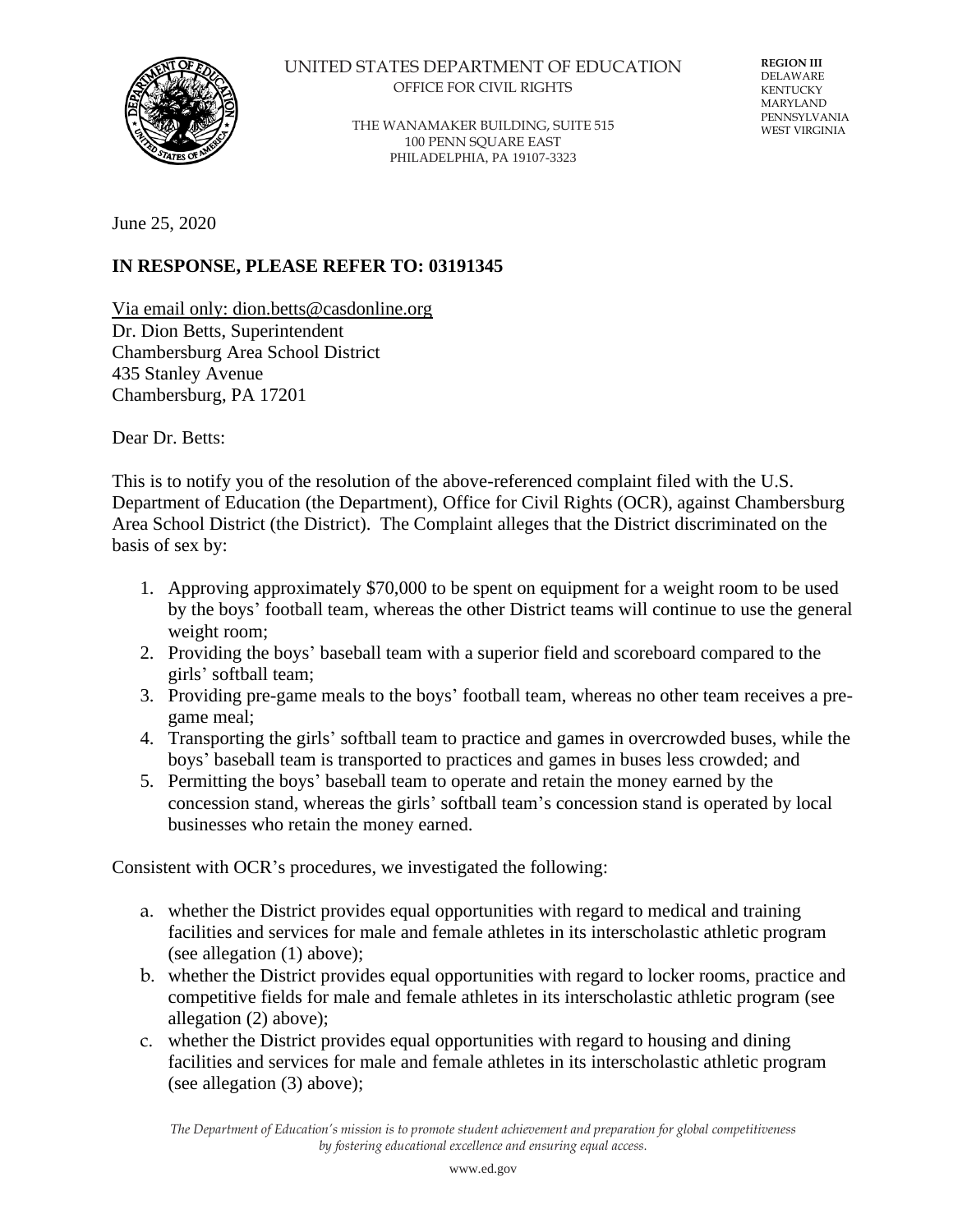- d. whether the District provides equal opportunities with regard to travel and per diem allowance for male and female athletes in its interscholastic athletic program (see allegation (4) above).
- e. whether the District discriminates against the girls' softball team on the basis of sex because it permits the boys' baseball team to operate and retain the money earned by its concession stand, whereas the girls' softball team's concession stand is operated by local businesses who retain the money earned (see allegation (5) above).

OCR enforces Title IX of the Education Amendments of 1972, 20 U.S.C. § 1681, and its implementing regulation, 34 C.F.R. Part 106. Title IX prohibits discrimination on the basis of sex by recipients of Federal financial assistance. Because the District receives Federal financial assistance from the Department, the District is subject to Title IX and its implementing regulations.

# **Legal Standards**

34 C.F.R. § 106.31(a), requires that a recipient may not discriminate on the basis of sex with regard to any aspect of services, benefits, or opportunities it provides. Subsection (b) of the same states that a recipient may not, on the basis of sex, subject any person to separate or different rules of behavior, sanctions, or other treatment in providing an aid, benefit, or service.

34 C.F.R. § 106.41 prohibits discrimination in athletics. 34 C.F.R. § 106.41(a) provides that no person shall, on the basis of sex, be excluded from participation in, be denied the benefits of, be treated differently from another person or otherwise be discriminated against in any interscholastic, club or intramural athletics offered by a recipient, and no recipient shall provide any such athletics separately on such basis.

The Title IX implementing regulation, at 34 C.F.R. § 106.41(c), requires a recipient to provide equal athletic opportunity for members of both sexes, including at 34 C.F.R. §106.41(c)(4), in the provision of travel and per diem allowance, 34 C.F.R. §106.41(c)(7), in the provision of locker rooms, practice and competitive facilities, at 34 C.F.R. §106.41(c)(8), in the provision of medical and training facilities and services, and at 34 C.F.R. § 106.41(c)(9), in the provision of housing and dining facilities and services.

In determining compliance in the provision of each of the above elements, OCR specifically assesses the factors outlined in the "Intercollegiate Athletics Policy Interpretation," issued December 11, 1979 (Policy Interpretation). For each element, OCR specifically assesses the following:

- provision of travel and per diem allowance: modes of transportation, housing and dining arrangements furnished during travel, length of stay before and after competitive events, and per diem allowances;
- provision of locker rooms, practice and competitive facilities: the quality and availability of locker rooms and the quality, availability, exclusivity, maintenance and preparation of practice and competitive facilities;
- provision of medical and training facilities and services: availability of medical personnel and assistance; health, accident and injury insurance coverage for athletic participants; weight and conditioning facilities; availability and qualifications of athletic trainers; and quality and availability of training facilities;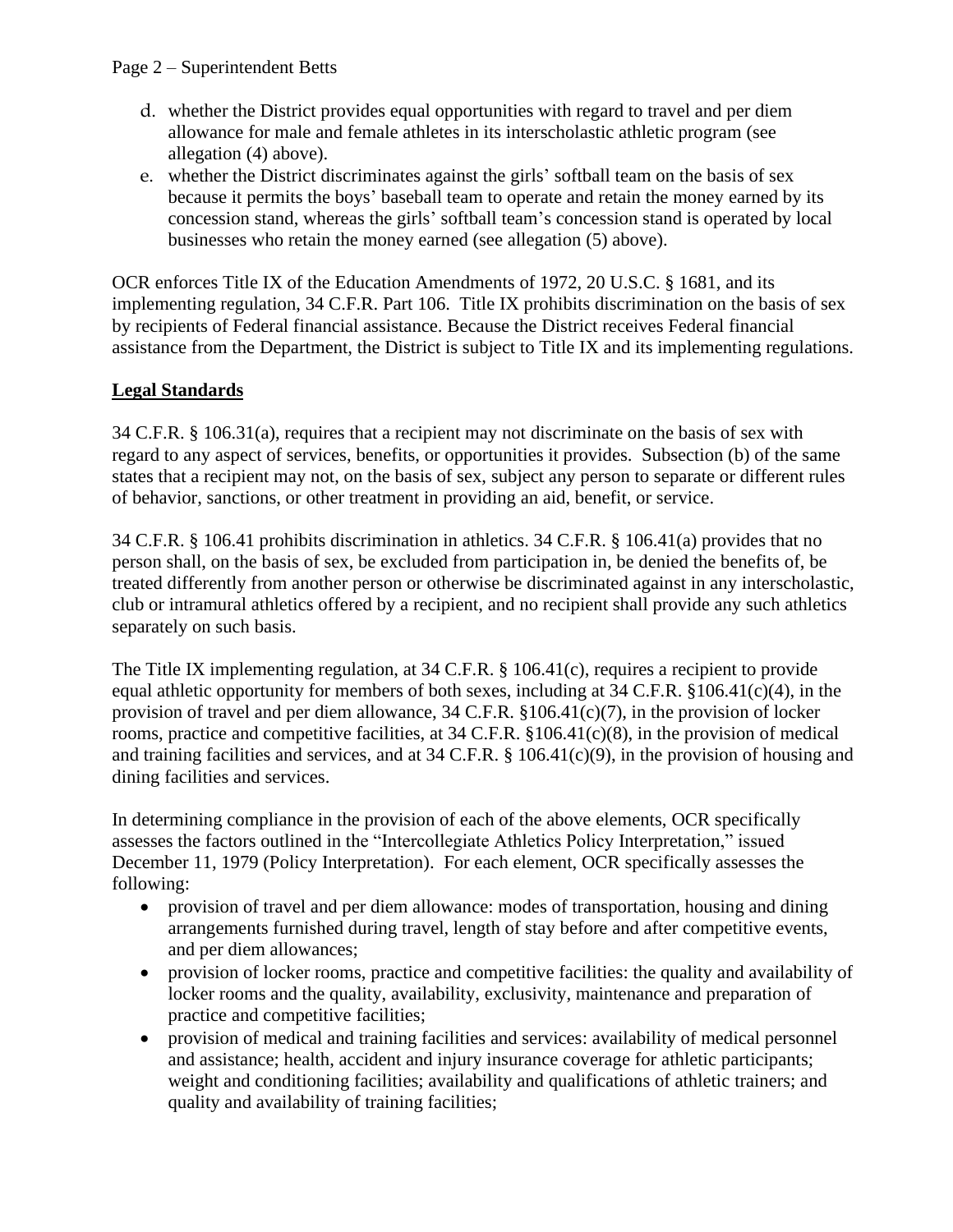### Page 3 – Superintendent Betts

• provision of housing and dining facilities and services: the equivalence for men and women of the housing and dining facilities and services or other related special services provided for student athletes.

In analyzing each element, OCR examines whether the same or similar benefits or services are provided for all students or, if not, whether the differences negatively affect students of one sex, resulting in a "disparity." When disparities are identified between the boys' and the girls' teams, e.g., if a boys' team received a superior benefit in some way, OCR considers whether the benefit provided to the boys' program was offset by an unmatched benefit to any of the teams in the girls' program. In making this "program-wide" comparison, and before OCR concludes that a benefit to one of the teams in the girls' program offsets a benefit provided to one of the teams in the boys' program, OCR considers whether the offsetting benefits were equivalent or equal in effect.

If OCR identifies disparities, and if it finds no evidence of offsetting, we consider whether the differences between the benefits provided to the boys' and girls' programs are negligible. Where the disparities are not negligible, OCR examines whether they were the result of legitimate, nondiscriminatory factors. If OCR finds no legitimate, nondiscriminatory reasons for the disparities, OCR then determines whether the identified disparities resulted in the denial of equal opportunity to male or female athletes, either because the disparities collectively were of a substantial and unjustified nature or because the disparities in the program component were substantial enough by themselves to deny equal athletic opportunity. The result of this comparison is not to ensure identical benefits, opportunities, or treatment, but rather, to ensure that, overall, the athletics program provided equivalent benefits to boys and girls.

Finally, a school district has a responsibility under Title IX to ensure that equivalent benefits and services are provided to members of both sexes in its athletics programs, regardless of their funding source(s) for these benefits and services. Thus, OCR considers benefits and services provided through the use of private funds, including booster club funding, in combination with all other benefits and services. Where booster clubs provide benefits or services that assist only teams of one sex, the district must ensure that teams of the other sex receive equivalent benefits and services. If booster clubs provide benefits and services to athletes of one sex that are greater than what the institution is capable of providing to athletes of the other sex, then the institution shall take action to ensure that benefits and services are equivalent for both sexes.

To establish a finding of different treatment under Title IX, OCR must determine that a student was treated differently than similarly-situated students on the basis of sex in a way that limited the student's opportunity to participate in or benefit from a school program or activity, and that either the recipient cannot articulate a legitimate, nondiscriminatory reason for the different treatment, or the recipient has articulated a legitimate, nondiscriminatory reason for the different treatment, but the reason is pretext for discrimination. Additionally, in making a determination as to whether discrimination occurred, OCR examines whether the recipient treated the individual in a manner that was consistent with established policies and practices and whether there is any other evidence of sex discrimination.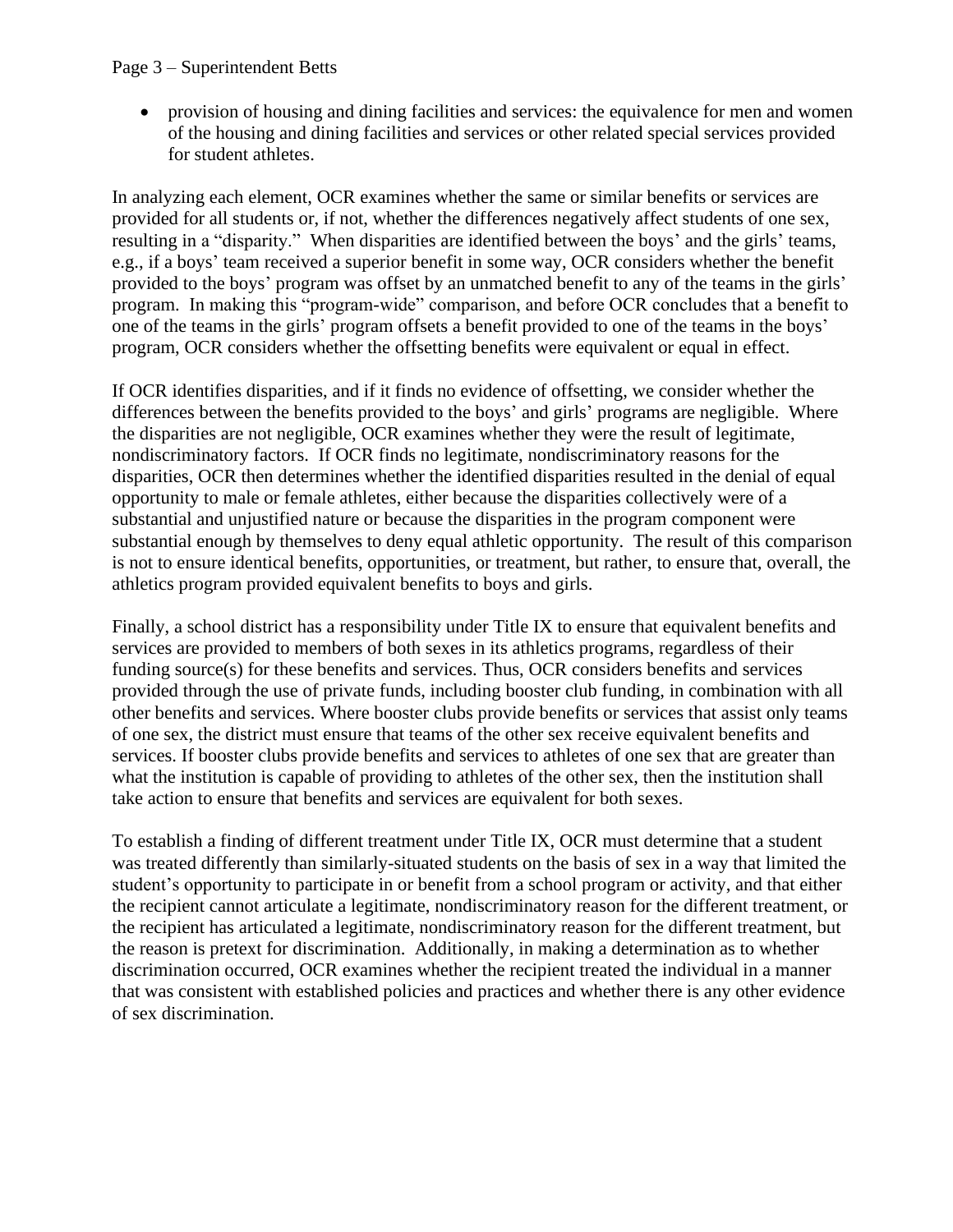# **Factual Background**

The Complaint alleges Title IX inequities within the District's High School athletic programs. The District has two secondary schools: Chambersburg Area Senior High School (CASHS) and Chambersburg Area Career Magnet School (CMS). CMS students complete on CASHS teams. CASHS has the following athletic teams:

Boys' Teams: Soccer, Golf, Tennis, Cross Country, Football, Wrestling, Basketball, Swimming/Diving, Lacrosse, Track and Field, Baseball and Volleyball.

Girls' Teams: Soccer, Golf, Tennis, Cross Country, Field Hockey, Cheerleading<sup>1</sup>, Basketball Swimming/Diving, Lacrosse, Track and Field, Softball and Volleyball.

During the 2018-19 school year, CASHS and CMS had approximately 2,800 students enrolled, with 744 students participating in athletic programs: 410 boys and 334 girls. These numbers include a student more than once if the student participated in more than one sport.

# **Allegation 1 – Medical and training facilities and services**

# Complaint's Allegations

The Complaint alleges inequities between the boys' and girls' athletic programs with respect to the District's provision of weight and conditioning facilities at the CASHS. CASHS has a general weight room which, in the past, all of the athletes have used; however, the Complaint states that the District has recently built a new state-of-the-art weight room to be used only by the boys' football team with no corresponding benefit to a girls' athletic team.

# District's Response

According to the District, in 2018, the Varsity football coaching staff and football booster club approached the District's athletic administration with the idea of creating a new weight room for the football team. The District informed OCR that the athletic administration and District administration were supportive because District personnel believed it would free up scheduling and access in the overcrowded Fieldhouse Weight Room that was used by all athletic teams.

At the District's School Board meetings in 2019, the Board approved the purchase of equipment for the football weight room. The District entered into agreements with the football booster club, pursuant to which the club agreed to repay the District for the costs of the equipment to furnish the Football Weight Room.

# Quality and availability of weight and conditioning facilities

The District stated that the following weight and conditioning facilities are available at CASHS:

• Fieldhouse Weight Room

 $<sup>1</sup>$  OCR is not making a determination at this time as to whether the District's cheerleading team counts as a sport for</sup> Title IX purposes.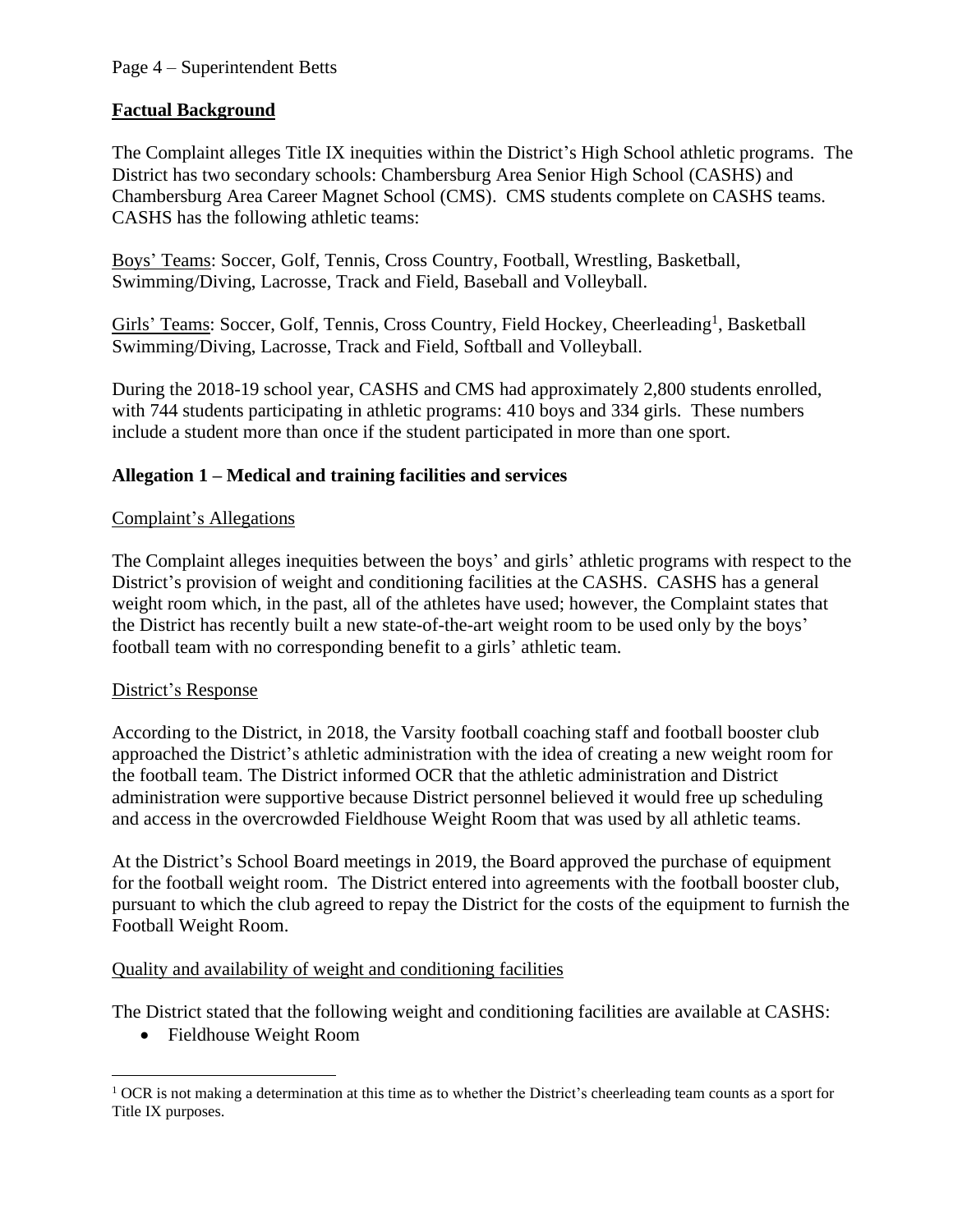- Football Weight Room
- Fieldhouse Cardio Room

The Fieldhouse Weight Room is located on the 2<sup>nd</sup> floor of CASHS next to the indoor track and the Fieldhouse Cardio Room. Both the Fieldhouse Weight Room and Fieldhouse Cardio Room are approximately 15 years old and available for use by all teams. The District provided the Fieldhouse Weight Room schedule for winter 2018-19 and times are shared by the boys' football team, the boys' basketball team, the boys' baseball team, the boys' volleyball team, the track and field team, and the girls' softball team. In spring 2019, the schedule provided by the District showed the boys' football team and the track and field team sharing the Fieldhouse Weight Room. In summer 2019, the boys' football team, the boys' and girls' basketball teams, and the boys' soccer teams shared the Fieldhouse Weight Room.

The District stated that, in December 2019, the boys' football team began using the Football Weight Room, located in the CASHS auxiliary gym on the 2<sup>nd</sup> floor. The District stated that the Football Weight Room will also be used by Physical Education Strength Training classes, once this is approved by Curriculum and Instruction. As of December 2019, only the boys' football team was using the Football Weight Room and all of the remaining athletic teams at CASHS, both boys and girls teams, continued to use the same, older weight room which the football team had also used previously and there was no weight room comparable to the Football Weight Room currently being used by any girls' teams.

# Quality and availability of training facilities

OCR did not review information regarding the medical training facilities at CASHS.

# Availability and qualifications of athletic trainers

The District contracts with Wellspan Health Services to provide certified athletic trainers at practices and events (on-campus and off-campus) for CASHS teams. Each trainer is assigned to support particular teams during the fall, winter, and spring seasons. The head athletic trainer travels with Varsity football to all away contests during the regular season and post-season, and a Certified Athletic Trainer travels with every team to post-season contests. The contract with Wellspan Health Services also allows for athletic trainers as needed to cover practices and/or events if a full-time certified athletic trainer is unavailable. In addition to the contracted athletic trainers, the District utilizes four student-athletic trainers.

# Availability of medical personnel and assistance

The District also contracts with Wellspan Health Services for its team physician. The contract specifically provides for professional medical coverage during Varsity, Junior Varsity, and  $9<sup>th</sup>$ grade football games and other events as mutually agreed upon. In addition, Wellspan provides concussion baseline testing to all student athletes. All first-time student athletes are tested and then retested every two years in grades 9 and 11.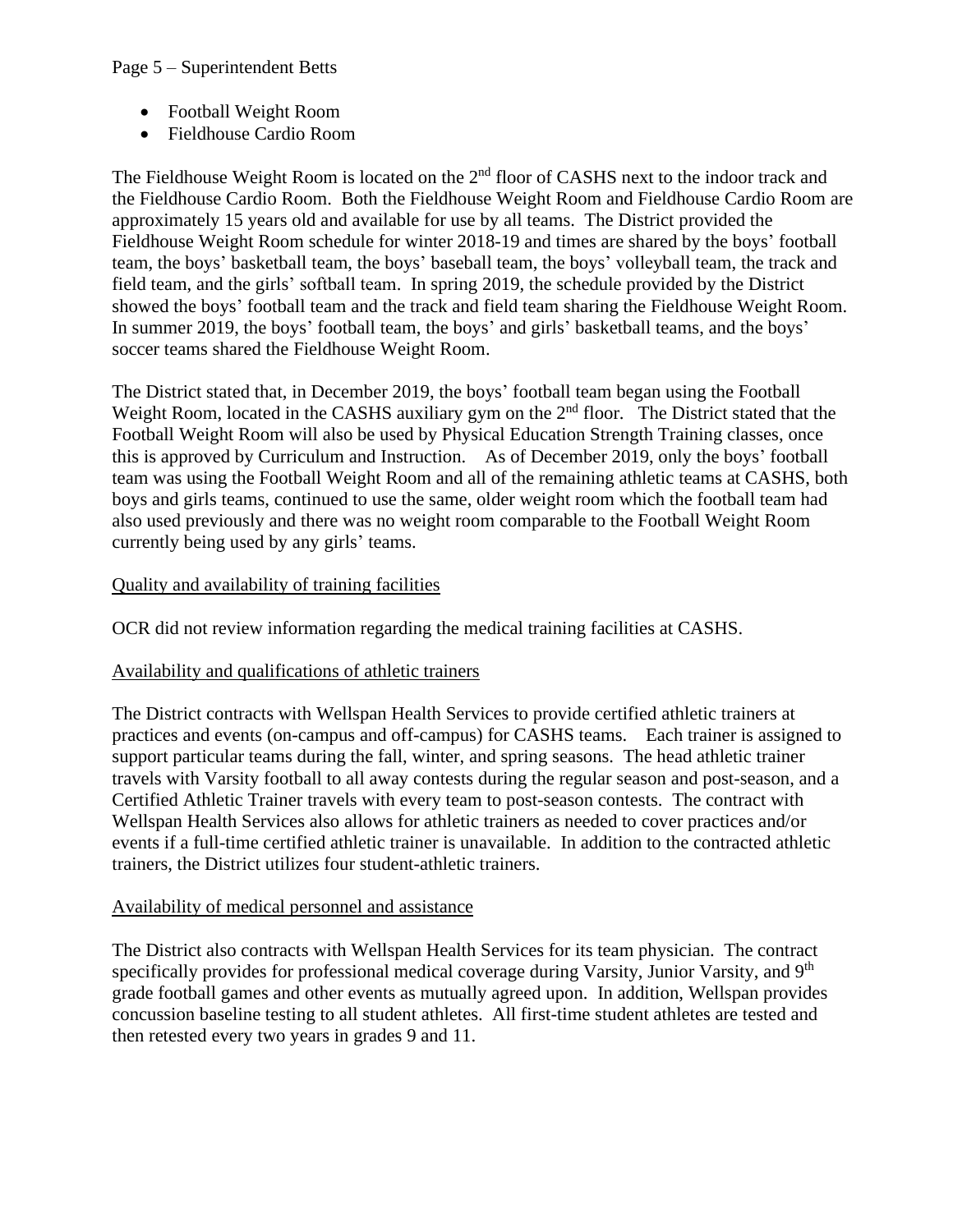# Health, accident, and injury insurance coverage for athletic participants

The District's insurance policy covers all interscholastic student athletes at the District, including football. Insurance coverage is provided while an insured is participating in a sponsored and supervised activity, participating in preseason tryouts or regularly scheduled athletics games or competition or practices sessions, or traveling in transportation paid for or reimbursed by the District and proceeding directly to and from approved locations.

# **Allegation 2 – Locker rooms, practice, and competitive fields**

# Complaint's Allegations

The Complaint alleges that the boys' baseball team has a better field than the girls' softball team. The Complaint also alleges that the baseball scoreboard shows player names and statistics, whereas the softball scoreboard shows only shows runs, balls, strikes, and outs.

# District's Response

The District rents the softball complex at Norlo Park in Guilford Township for use by both the Varsity and Junior Varsity softball teams. The scoreboard at the field used for District softball games displays home and visitor scores, current inning, balls, strikes, and outs, and hits and errors.

The District also rents the baseball complex at Greene Township Park for use by both Varsity and Junior Varsity teams. The scoreboard at the field used for District baseball games displays home and visitor runs scored by inning, balls, strikes and outs, hits and errors per team, and batter information. There is also a small message board that can display time and temperature, but often displays no game-related information.

# Quality and availability of locker rooms

The District informed OCR that the CASHS athletic teams use the following locker rooms:

- CASHS Girls' Physical Education Locker Room: the girls' cross country, field hockey, and cheerleading teams share this locker room in the fall; the cheerleading team uses it in the winter; the girls' track and field and softball teams share it in the spring.
- CASHS Boys' Physical Education Locker Room: the boys' track and field and baseball teams share this locker room in the spring.
- CASHS Fieldhouse Girls' Team Room: the girls' soccer and volleyball teams share this locker room in the fall; the girls' basketball teams use it in the winter; the girls' lacrosse teams use it in the spring.
- CASHS Fieldhouse Boys' Team Room: the boys' football team uses this locker room in the fall; the boys' basketball and wrestling teams share the locker room during the winter; the boy's lacrosse and volleyball teams share it in the spring.
- CASHS Stadium Locker Room 1: the boys' soccer team uses this locker room in the fall.
- CASHS Stadium Locker Room 2: the boys' cross country team uses this locker room in the fall.
- There are locker rooms at the Chambersburg YMCA used by the girls' and boys' swimming and diving teams.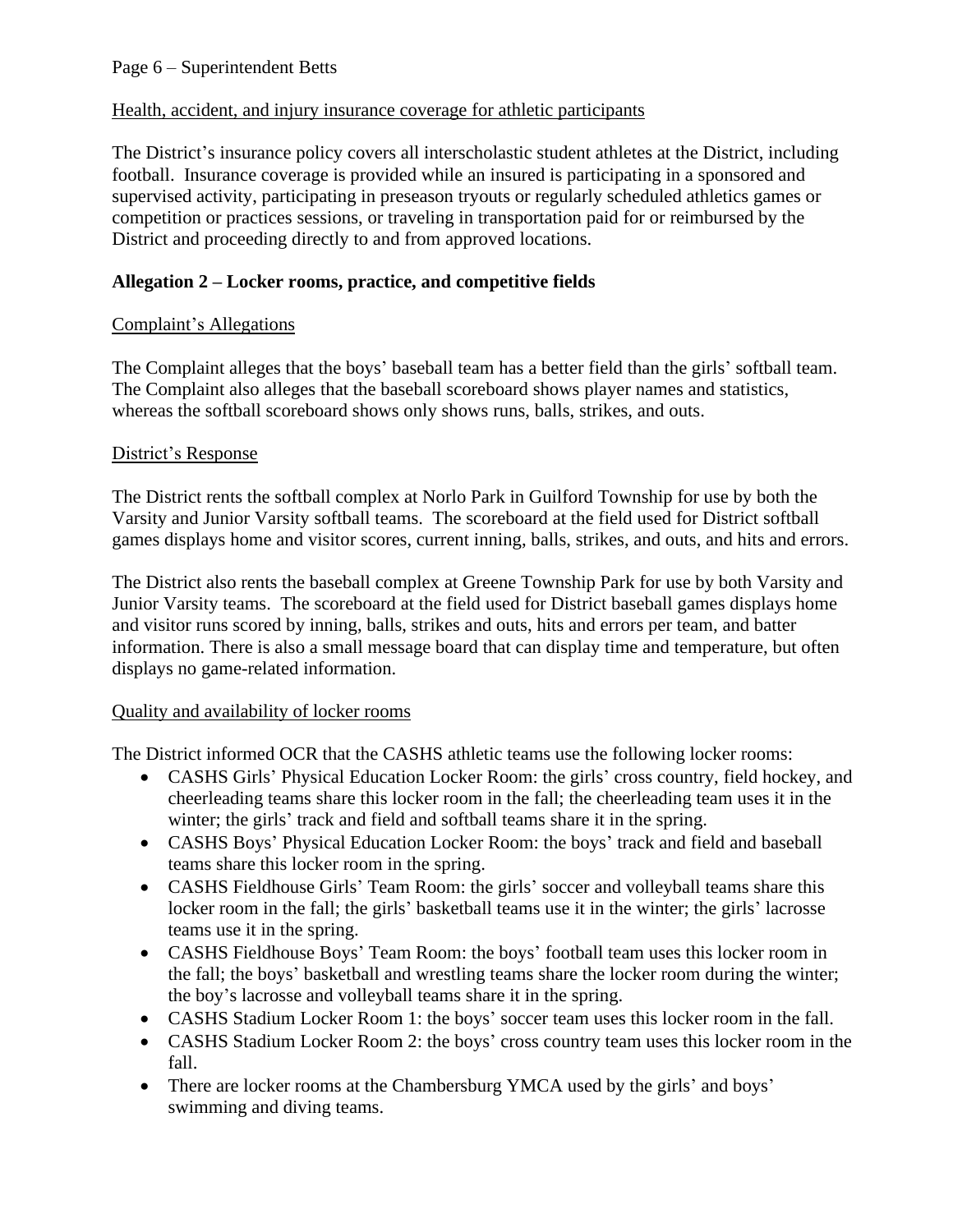### Page 7 – Superintendent Betts

The District stated that CASHS locker rooms are assigned by District Administration on a per season (fall, winter, spring) basis.

### Quality, availability, and exclusivity of use of practice and competitive facilities

CASHS athletic teams compete at three locations on CASHS's campus: the Stadium, the Fieldhouse, and the Auxiliary Gymnasium. The stadium has a large, electronic scoreboard and lights. It has spectator seating for 7,000 people on both sides and it is surrounded by a track. The District informed OCR that the Stadium dates back to 1955. Around 2005, the District repaired bleachers and installed artificial turf. The artificial turf and all-weather track were replaced in summer 2017. Football, cheerleading, boys' and girls' soccer, and girls' field hockey teams all share the Stadium in the fall. In the spring, boys' and girls' lacrosse and boys' and girls' track and field teams share the Stadium.

The Fieldhouse is an indoor gymnasium with seating for approximately 2,000 spectators. There is a three-lane suspended running track, spectator seating on both sides of the basketball court, and multiple scoreboards. In the fall, the girls' volleyball team and cheerleading compete in the Fieldhouse. In the winter, the boys' and girls' basketball teams, boys' wrestling team, and cheerleading share the Fieldhouse. The boys' volleyball team has exclusive use of the Fieldhouse in the spring.

The Auxiliary Gym is used for competitions by the boys' wrestling team and the boys' and girls' freshman basketball teams in the winter. The baseball team competes in the Auxiliary Gym in the spring. The District informed OCR that the Auxiliary Gym dates back to 1955.

All of the above teams practice and compete in these facilities, with the exception of the wrestling team which does not practice where it competes. The wrestling team competes in the Auxiliary Gym or Fieldhouse, but practices in the Adaptive Gym Room. The Adaptive Gym Room dates back to 2005-06 and is located at CASHS.

There is an additional field on CASHS' campus, known as Bus Peters field, used as a practice facility by the football team and the girls' field hockey team in the fall. In the spring, the boys' and girls' track and field teams practice there.

There are also several off-campus facilities used by CASHS athletic teams, as follows:

- The gym at the Chambersburg Area Middle School South (CAMS South) is used by the boys' and girls' basketball teams for practice in the winter. The boys' and girls' lacrosse teams practice at CAMS South gym in the spring. CAMS South is .8 miles from CASHS.
- The gym at the Chambersburg Area Career Magnet School (CMS) is used by the boys' and girls' lacrosse teams for off-season workouts. CMS is approximately three miles from CASHS.
- The District's Falling Spring Elementary School (ES) is used by the boys' and girls' cross country teams for practice and competition. Falling Spring ES is located two miles from CASHS.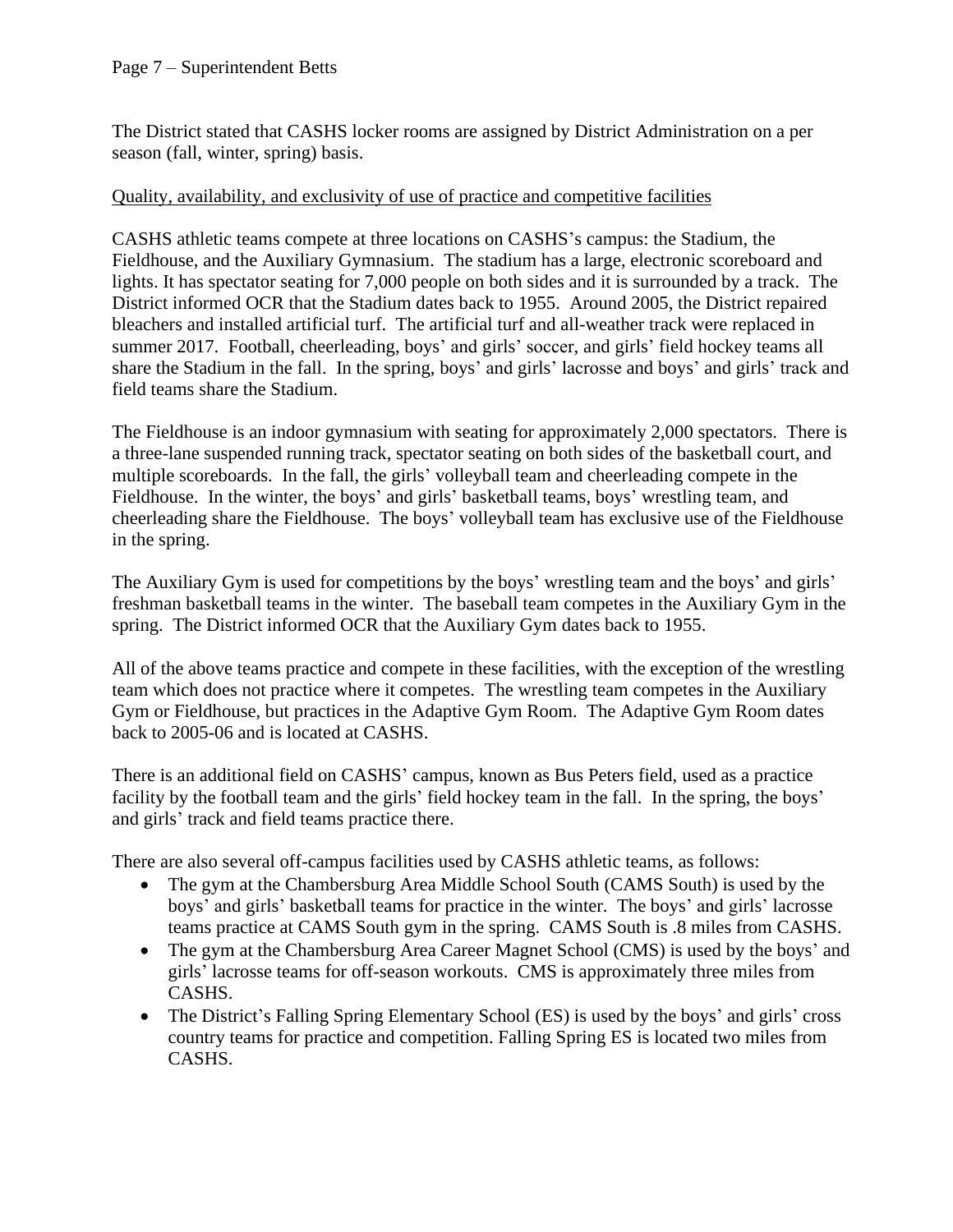## Page 8 – Superintendent Betts

- Greene Township Park is used by the boys' and girls' soccer teams for practice in the fall. The boys' baseball team also practices and competes at Greene Township Park. Greene Township Park is six miles from CASHS.
- Norlo Park in Guilford Township is used by the boys' and girls' tennis teams and the girls' softball team for practice and competition. Norlo Park is five miles from CASHS.
- The co-ed golf team practices and competes at Penn National Golf Club. The Golf Club is 8.4 miles from CASHS.
- The boys' and girls' swimming and diving teams practice and compete at Chambersburg YMCA. The Chambersburg YMCA is .2 miles from CASHS.

# Maintenance and preparation of practice and competitive facilities

The District stated that, for the softball and baseball fields rented by the District, the Guilford Township staff and Greene Township staff, respectively, maintain the fields. OCR did not review information as to the maintenance and preparation of any other practice or competitive facilities.

# **Allegation 3 – Housing and dining facilities and services**

# Complaint's Allegations

The Complaint alleges that football team is provided with a pre-game meal, but that no other team receives a pre-game meal.

## District's Response

The District stated that it does not directly provide pre-game meals to any athletic team, including the football team. Rather, the District informed OCR that all meals are provided by the respective teams' booster clubs or donations. The District stated that most pre-game meals are delivered to the District and loaded on to away game transportation buses by booster club parents. The District further informed OCR that numerous local service organizations have donated pre-game meals or banquet meals to numerous District teams. In addition, on two occasions during the 2019 football season, two Varsity football coaches personally paid for pre-game meals for two away games and did not seek reimbursement from the District.

# **Allegation 4 – Travel and per diem allowance**

# Complaint's Allegations

The Complaint alleges that there is a disparity in the manner in which the District transports the softball and baseball teams to practices and competition. Specifically, the Complaint alleges that the District transports the softball team on a bus which is so overcrowded that players sit on the bus floor and there are as many as four players to a seat. Conversely, the Complaint alleges that the baseball team buses are not as crowded.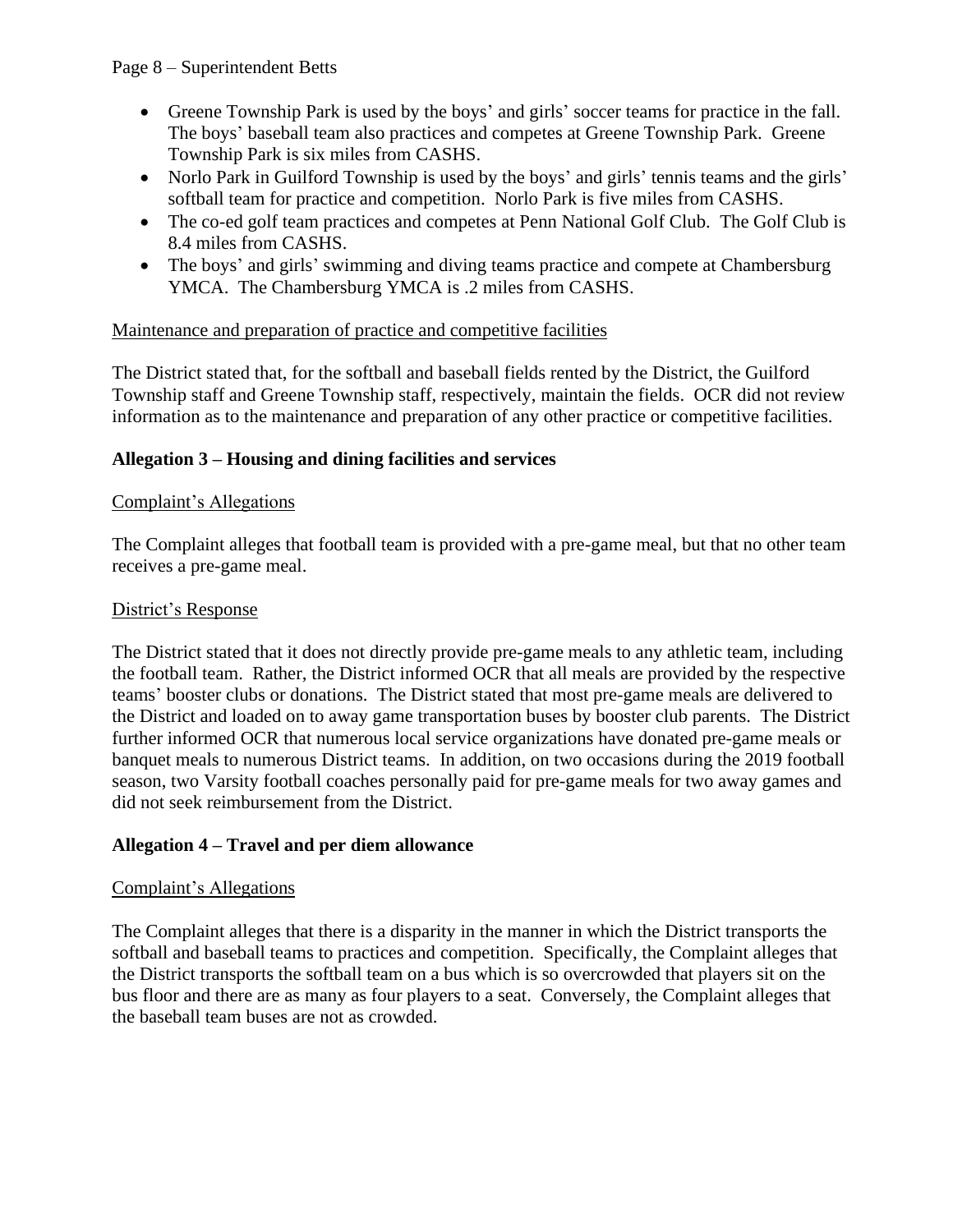## Page 9 – Superintendent Betts

### District's Response

The District informed OCR that the baseball and softball teams use the same methods of transportation to their practices and competitions. For practices, the players are transported the 5-6 miles to their off-campus fields by a District shuttle bus or a student's personal vehicle. For home competitions, the Varsity baseball and Varsity softball players use a student's personal vehicle, and Junior Varsity players ride a District bus.

Baseball and softball players are transported to away competitions by a District bus or a charter bus. The cost of the charter bus is typically shared equally by the District and the baseball and softball teams' booster clubs. Varsity softball travels with Junior Varsity baseball for away games, and Varsity baseball travels with Junior Varsity softball for away games.

### Modes of Transportation

Regarding modes of transportation for CASHS sports other than baseball and softball, the District informed OCR that, depending on the size of the team and the length of travel, a District van, District bus, contracted school bus, or charter bus is scheduled. Transportation to all away contests is scheduled by either the District's Director of Athletics or Assistant Director of Athletics using the appropriate form required by the District's Transportation Department. If a charter bus is used, the cost is shared equally by the District and the teams' respective booster clubs. Charter buses typically are scheduled for trips over one and a half hours away.

The District provided OCR with a list of the modes of transportation used by each CASHS athletic team. OCR noted that, in cases where there are equivalent girls' and boys' athletic teams, the teams used the same modes of transportation. For example, both the boys' and girls' varsity volleyball teams used either a school bus or charter bus to travel to away competitions.

#### Other travel and per diem allowance considerations

Regarding housing arrangements during travel, the District provided OCR with excerpts from its Athletic Handbook, stating that overnight accommodations may be provided by either hotel/motel rooms or "home stays" in which host families from other schools invite CASHS students to stay with them. Arrangements for hotel/motel stays are made by the District Athletic Department, as well as arrangements for lodging and transportation for post-season tournament expenses and travel.

The District stated that it does not provide per diem allowances to any athletic teams for home or away contests.

# **Allegation 5 – Baseball and Softball Concession Stand Revenue**

#### Complaint's Allegations

The Complaint alleges that the District permits the boys' baseball team to operate and retain the money earned by its booster club during the operation of the concession stand at baseball games.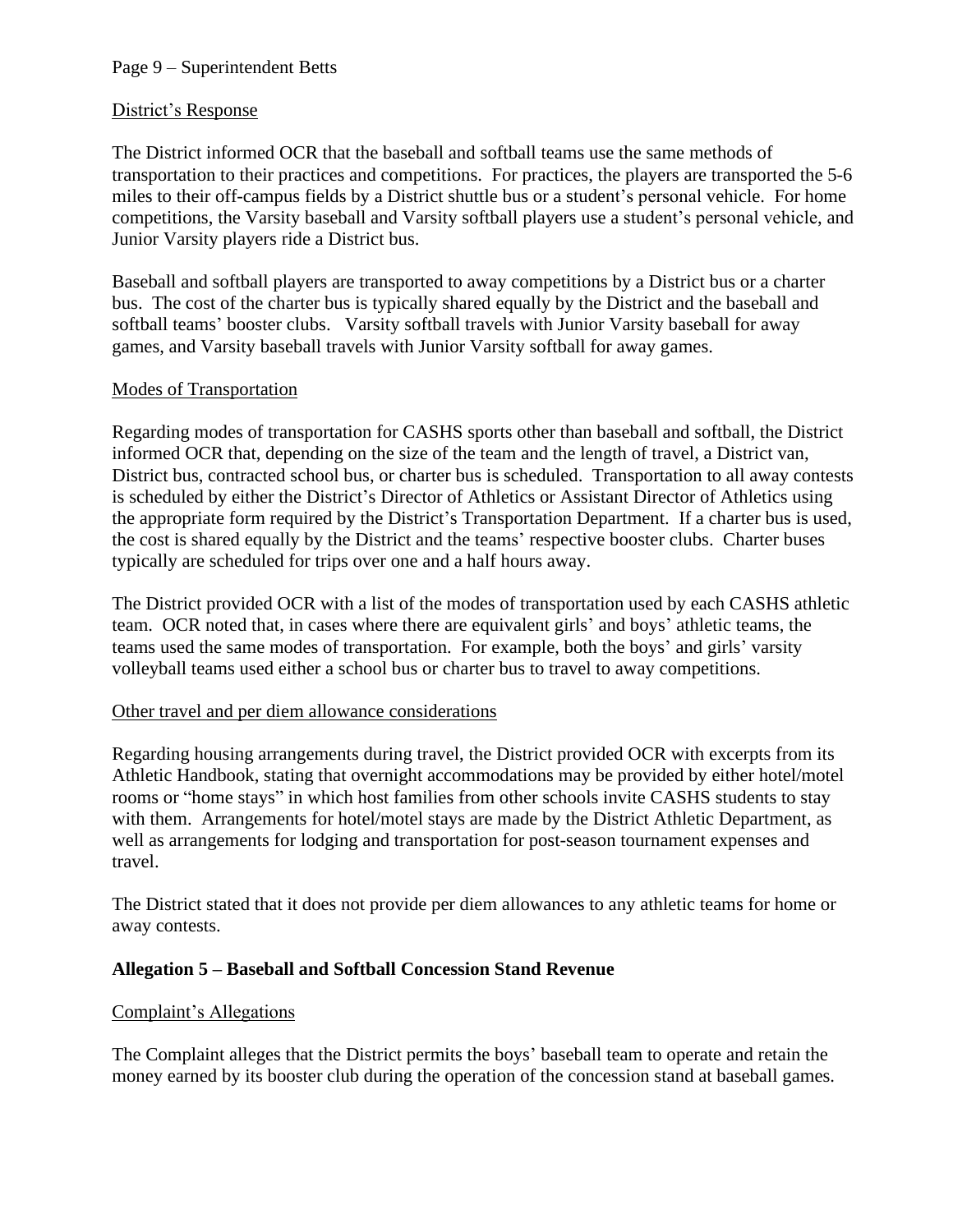### Page 10 – Superintendent Betts

Conversely, the Complaint alleges that the concession stand at girls' softball games is operated by local businesses who retain the money earned.

## District's Response

In 2013, the District entered into a lease agreement for the girls' softball team to use the facilities at Guilford Township in Norlo Park. According to the District, prior to the agreement between the District and Guilford Township, the Township had already entered into an agreement with a thirdparty vendor to operate the concession stands at Norlo Park. As such, the girls' softball booster club is not permitted to use the concession stand. The District informed OCR that it hopes to renegotiate its agreement with the Township for the use of the concession stand when the lease is up for renewal in February 2024.

In 2008, the District entered into a lease agreement for the boys' baseball team to use the facilities at Greene Township Park. The agreement provides for "[f]ull use of the adjacent concession stand." The District informed OCR that the baseball booster club operates the concession stand at Greene Township Park during baseball games.

### **Request to Resolve Complaint through a Voluntary Resolution Agreement**

Under OCR procedures, a complaint may be resolved before the conclusion of an investigation if a recipient asks to resolve the complaint by signing a Resolution Agreement. The provisions of the Resolution Agreement must be aligned with the complaint allegations and be consistent with applicable regulations. Such a request does not constitute an admission of a violation on the part of the District, nor does it constitute a determination by OCR of any violation of our regulations. This complaint is appropriate for a Voluntary Resolution Agreement under OCR's procedures because additional investigation would need to be conducted in order to make a compliance determination, including obtaining further information from the District to determine whether the District provides equal opportunities for athletics to members of both sexes with regard to each of the identified program components under Title IX.

On June 23, 2020, the District signed a Voluntary Resolution Agreement (Agreement) with OCR in order to resolve the matter. When fully implemented, the Agreement will address all of the allegations investigated. Accordingly, OCR is concluding its investigation of this complaint. As is our standard practice, OCR will monitor the District's implementation of the Agreement, a copy of which is enclosed.

This letter is not intended, nor should it be construed, to cover any other issues regarding the District's compliance with Title IX or its implementing regulations that may exist and are not discussed herein. The Complainant may have the right to file a private lawsuit in Federal court whether or not OCR finds a violation.

Please be advised that the District may not harass, coerce, intimidate, or discriminate against any individual because he or she has filed a complaint or participated in the complaint resolution process. If this happens, the Complainant may file another complaint alleging such treatment.